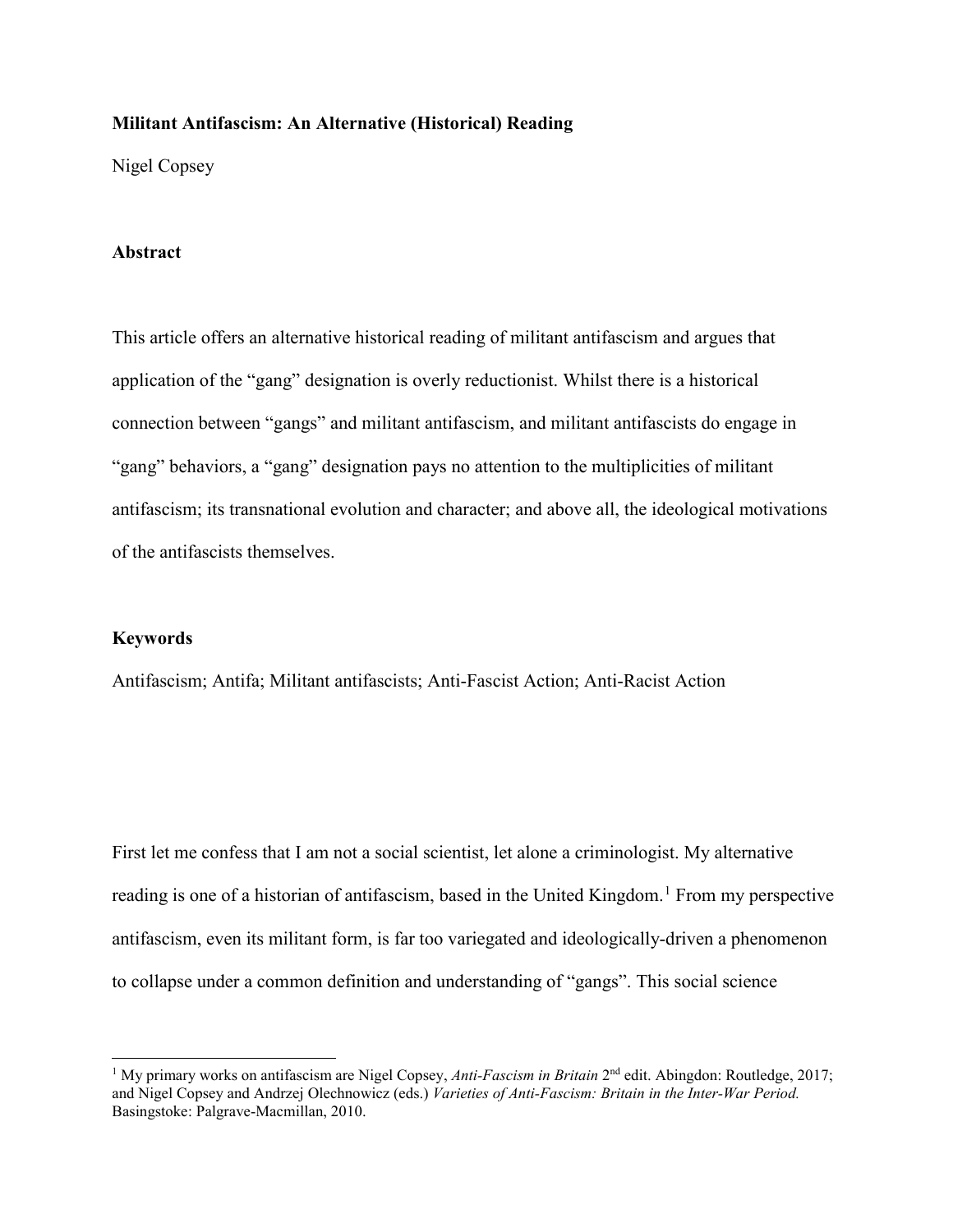designation strikes me as excessively reductionist. I think we can all agree: Antifa has roots in radical, ideological analysis. Let us not lose sight of the fact that antifa are first and foremost militant *antifascists*; ideological analysis is central to understanding the reasons why antifa do what they do. When they study antifa, social scientists should embrace methodological empathy. So let us understand their behavior as it is perceived and interpreted by the militant antifascists themselves.

## **Antifascism and Street Gangs: Some Readings from History**

As a historian, my views are naturally informed by the past. With regards to antifascism, which first manifested itself close to a century ago, this is with good reason. Indeed, as Pyrooz and Densley note, since there has been fascism there has been antifascism. And so, if the history of militant antifascism reads like a history of "gang" violence, surely we must be able to consider the relationship between "gangs" and antifascism from a historical perspective too?

Venture back to Weimar Germany. In working-class areas, gangs of youths, typically aged between 16 and 25, formed "cliques". Their origins lay in "wild hiking clubs", and were, as Eve Rosenhaft described them, "a kind of proletarian parody of the more middle-class *Wandervogel* movement".<sup>[2](#page-1-0)</sup> It was estimated that the numbers of these gangs ranged from 100 to 600, and possibly involved some [3](#page-1-1)0,000 youths.<sup>3</sup> What concerned the German authorities was the readiness of these "cliques" to engage in physical violence. In order to capitalize on the

<span id="page-1-0"></span><sup>2</sup> Eve Rosenhaft, *Beating the Fascists? The German Communists and Political Violence, 1929-1933*. Cambridge: Cambridge University Press, 1983, p. 131.<br><sup>3</sup> Ibid., p. 132

<span id="page-1-1"></span>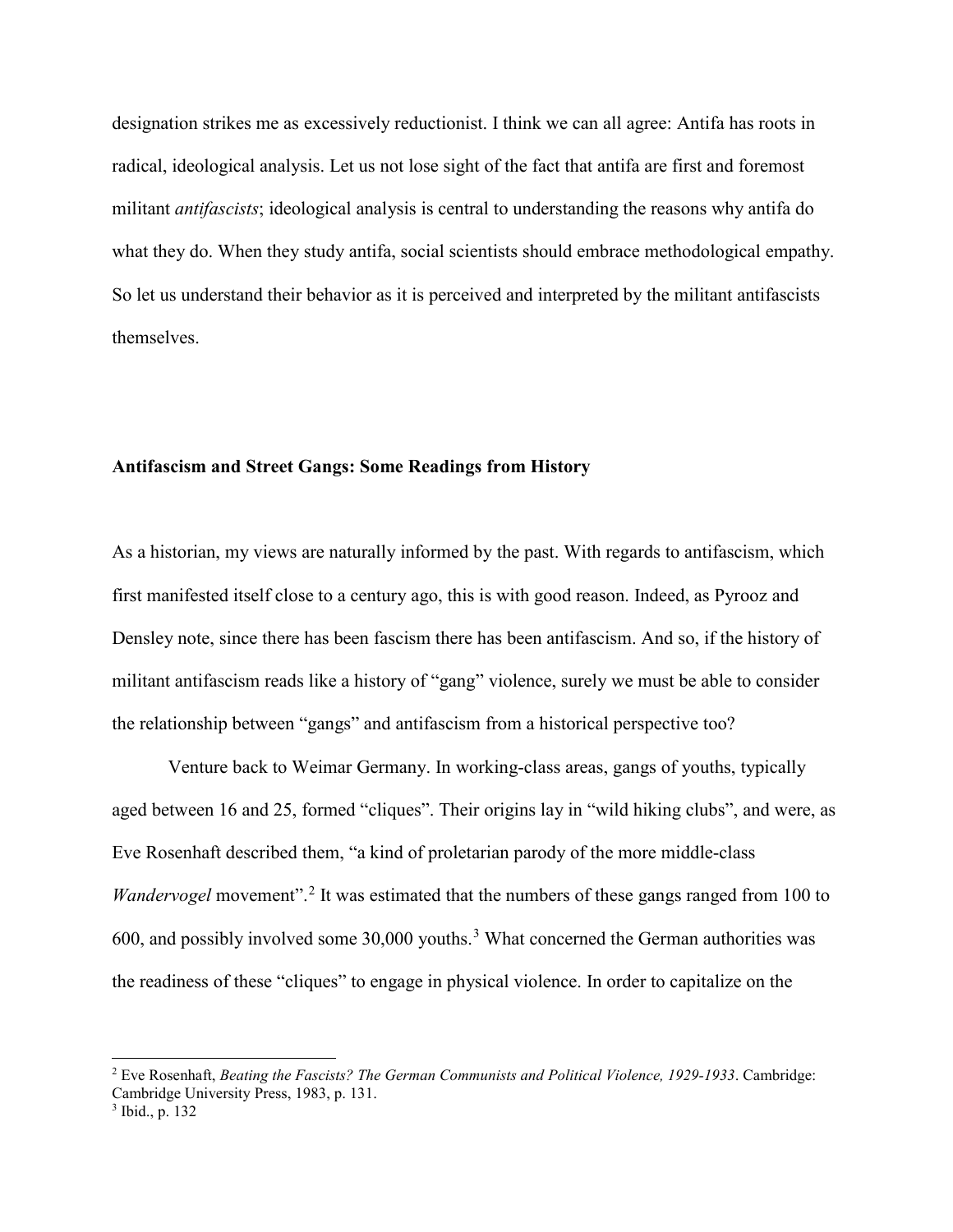cultural practice of physical violence by working-class "cliques", Communists in cities like Berlin and Hamburg, intentionally recruited antifascist "shock troops" from these gangs. Increasingly, as the Communists faced a street-level onslaught from the SA, these "cliques" were subjected to a form of *politicization.* Even if the younger streetfighters struggled to articulate a precise political rationale, especially in terms of their encounter with some historic moment of "revolutionary struggle", at the very least they were "sufficiently committed to the cause to know which side they were on".<sup>[4](#page-2-0)</sup>

These "wild cliques" would later re-emerge during the Third Reich. In 1944 Himmler acknowledged that "In the last few years, and recently in increased numbers, gatherings of youth (cliques) have formed in all parts of the Reich."[5](#page-2-1) For Himmler, they revealed "asocial-criminal rather than political-oppositional tendencies", and yet, as historians Burleigh and Wippermann point out, "Himmler's characterization of the cliques was not entirely correct. Among them were groups and individuals who had contacts with political resistance groups, and who therefore pursued 'oppositional-political' goals."[6](#page-2-2)

Needless to say, militant antifascism was never solely a German phenomenon. The militant antifascists of the *Arditi del Popolo* in 1920s Italy, of which there were around 150 branches, and possibly some 20,000 activists, were drawn primarily from across the politicized Left: Socialists, Communists, anarchists and revolutionary syndicalists.<sup>[7](#page-2-3)</sup> The earliest physical force antifascists in the US also appeared in the 1920s and were Italian-Americans – anarchists, communists and other leftists. If we take the year 1927 for example, during the first five months

 $\overline{\phantom{a}}$ 

<span id="page-2-0"></span><sup>4</sup> Ibid., p. 159

<span id="page-2-1"></span><sup>5</sup> Quoted in Michael Burleigh and Wolfgang Wippermann, *The Racial State: Germany 1933-1945.* Cambridge:

Cambridge University Press, 1991, p. 226.

<span id="page-2-2"></span> $6$  Ibid.

<span id="page-2-3"></span><sup>7</sup> See Tom Behan, *The Resistible Rise of Benito Mussolini.* London: Bookmarks, 2003, p. 61.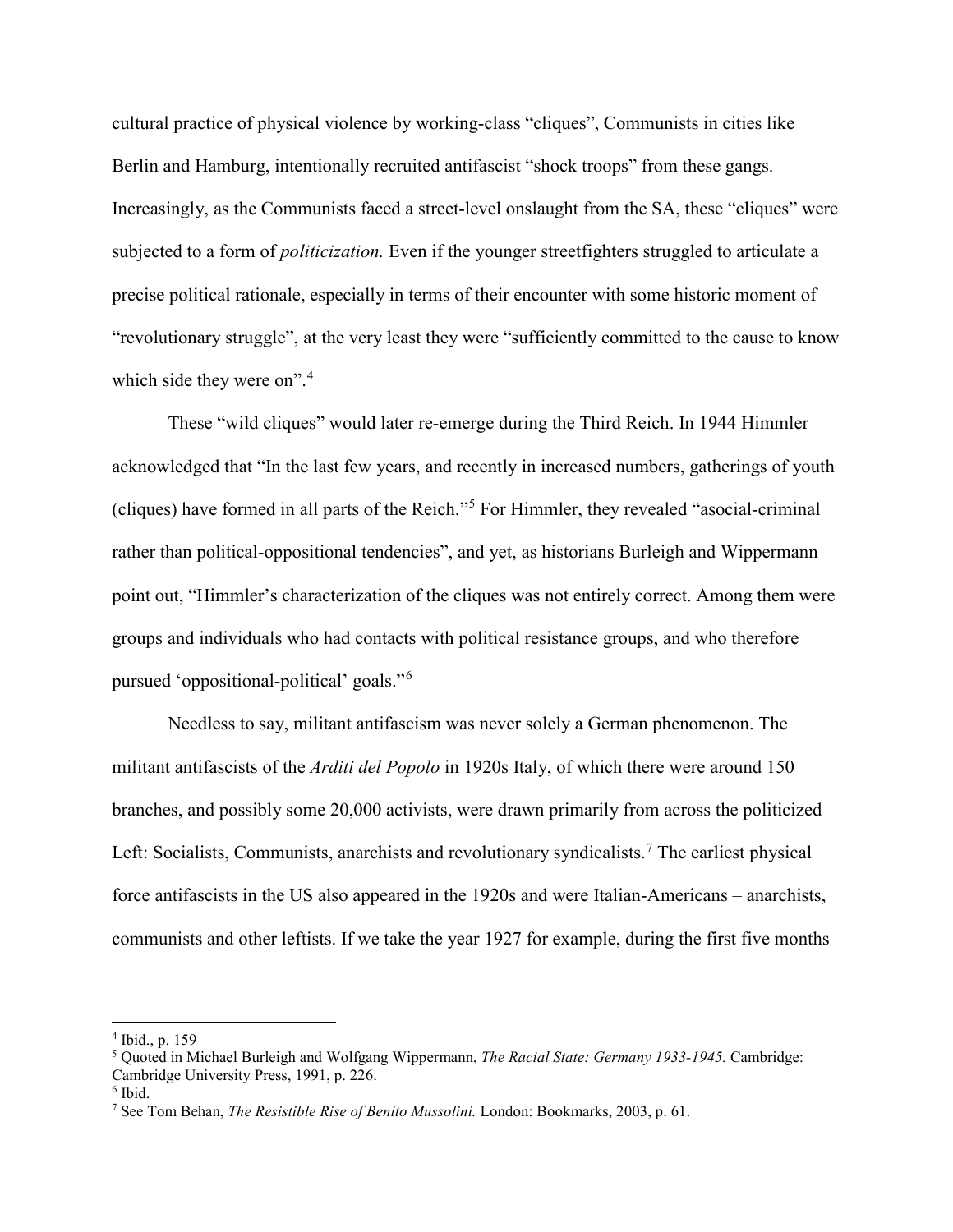there were more than a dozen episodes of violent confrontation between fascist and anti-fascists in the New York metropolitan area. $8$  The anti-fascist folk-hero of the time was the flamboyant anarchist Carlo Tresca. He would frequently boast of having "so frightened the Fascists they stopped holding meetings in New York".<sup>[9](#page-3-1)</sup> In the 1930s, the "Minutemen", who violently opposed Nazi activities in Newark, had been formed from the "Third Ward Gang", a group of young Jewish working-class criminals and boxers. Whilst less obviously politicized than the Italian-American radicals, they took on responsibility for defending Newark's Jewish community from Nazi attacks.[10](#page-3-2) 

Jump forwards to 1980s Minneapolis where the "Baldies", a gang (or "crew") of multiracial skinheads formed Anti-Racist Action (ARA) in 1987. By the early 1990s ARA had become the largest antifascist movement in North America. This started out as a gang but it went on to *politicize* itself: "We were very self-critical every step of the way. But we were very clear we were a political force and organization that was very consciously anti-racist."<sup>[11](#page-3-3)</sup> Another activist explained that "During the 1990's I think it would be fair to say that ARA politicized hundreds of militants and had hundreds more gravitating to it, not necessarily part of a core, but forming the essential periphery. Around 1997 an easy estimate of ARA's numbers would be 1500-2000 people."<sup>[12](#page-3-4)</sup>

My point behind these examples is to acknowledge historical connections between militant antifascism and "gangs". But we need to make sense of this connection "empathetically" and not simply collapse one (militant antifascism) into the other (gangs). As these different

<span id="page-3-0"></span><sup>8</sup> Philip V. Cannistraro, *Blackshirts in Little Italy: Italian Americans and Fascism 1921-1929*. West Lafayette, IN: Bordighera Press, 1999, p.84.

<span id="page-3-2"></span>

<span id="page-3-1"></span><sup>&</sup>lt;sup>9</sup> Ibid., p. 137.<br><sup>10</sup> See Warren Grover, *Nazis in Newark*. New Brunswick: Transaction Publishers, 2003.

<span id="page-3-3"></span><sup>11</sup> Quoted in Faja, *Antifa U.S.A.: A history in their own words.* Independently published (7 Sept. 2017), p. 13.

<span id="page-3-4"></span><sup>12</sup> Quoted in Anna Key (ed.) *Beating Fascism: Anarchist Anti-Fascism in Theory and Practice*. London: Kate Sharpley Library, 2006, p. 46.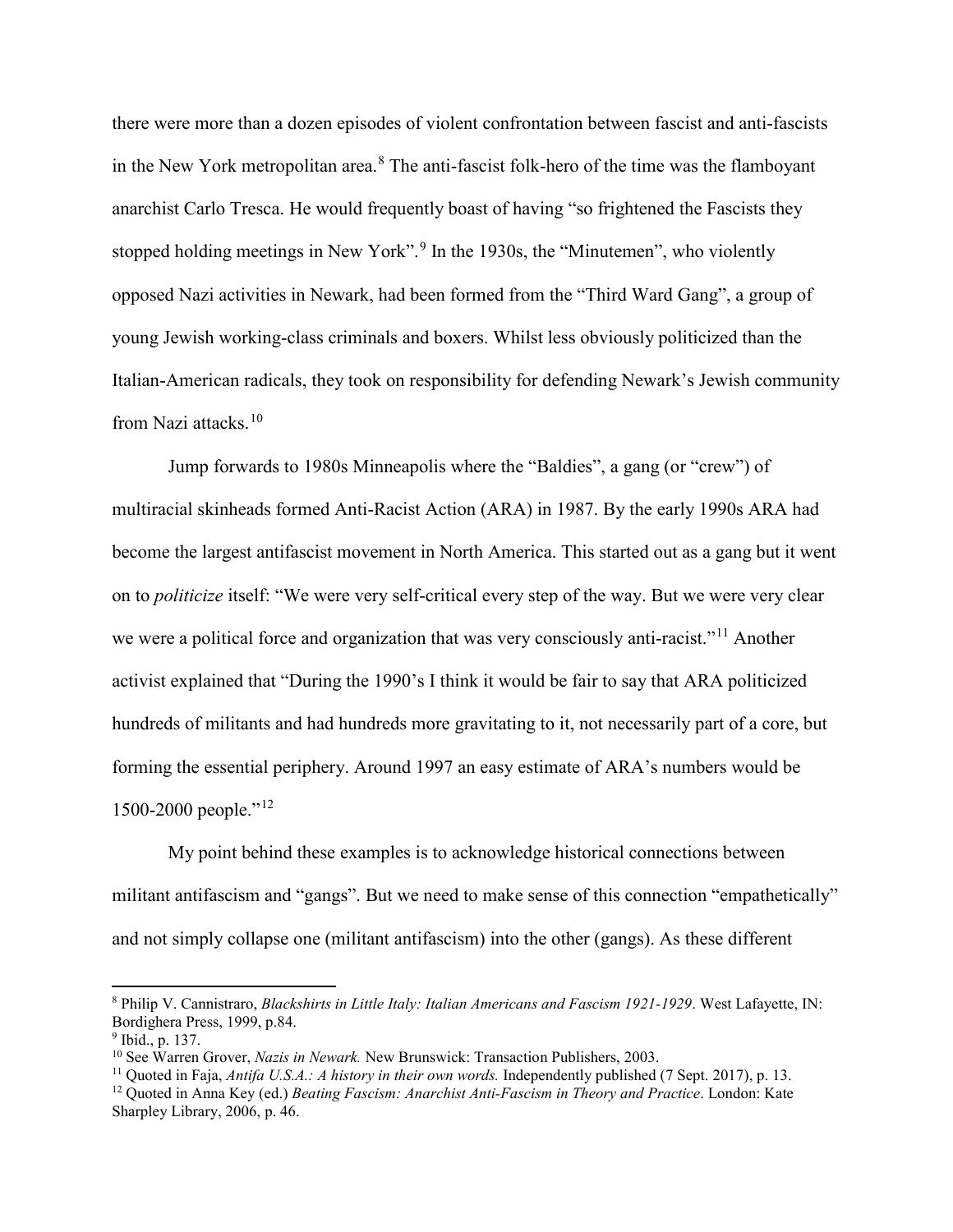examples show, these historical actors did experience some form of *politicization*. In other words, even at the most basic level, they knew what they were fighting against, and they also knew what they were fighting for.

### **The (Transnational) Origins of Antifa**

Let us be clear, the term "antifa" is a *self-designation*, in other words, a label that autonomous antifascist groups chose to apply to themselves. As a self-designation it is not just short for a militant antifascist, it also refers to a *transnational* movement of radical, decentralized, autonomous antifascist groups. Are we really to understand the transnational development of this autonomous social movement simply in terms of a territorial or neighbourhood "street gang"?

When a group elects to adopt the label "antifa" – a German contraction of *antifaschismus* - it takes on a recognised style and aesthetic: "Antifas" are usually dressed all in black, with hoodies, caps, scarfs, and often brandish a two-flag logo. This logo will typically feature the words "Anti-Fascist Action". Both the flag and the words "Anti-Fascist Action" have their historical origins in interwar Germany. The colours of the flags on the banner were originally both red, and belonged to "Anti-Fascist Action" - a Communist-sponsored attempt to establish a 'united front' between Communists and Social Democrats in 1932. The logo had originally been devised by Max Keilson and Max Gebhard of the Communist Party's Association of Revolutionary Visual Artists.

 However, when looking for the origins of modern "antifa", we need only go back as far as the 1980s. In 1985 a new antifascist group was launched in London. This carried the name "Anti-Fascist Action". The choice of name, it seems, had little to do with making an obvious link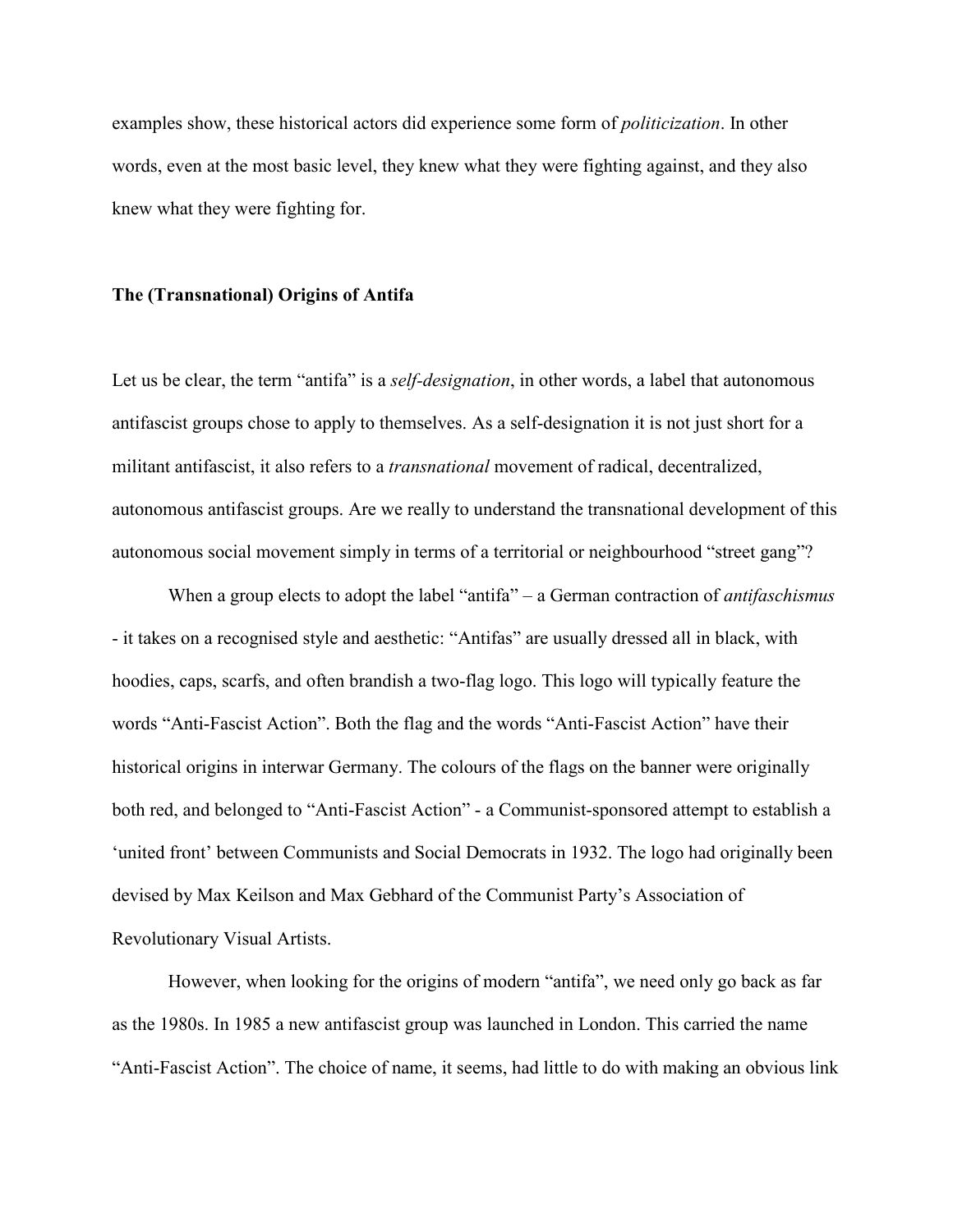to historical antifascism in Germany. This was not some Communist Party inititiave but an initiative that came from another radical-left faction. This faction was known as "Red Action" (hence, "Anti-Fascist Action"). Red Action had been formed by the small number of activists expelled in the early 1980s from the Trotskyite Socialist Workers' Party for their involvement in Anti-Nazi League "squadism", that is to say, violent action against the far right, and in this case the 1970s British National Front.

Although Anti-Fascist Action (AFA) declared its commitment to both physical and ideological opposition to fascism, it was, in its early days, a broad front group. AFA encompassed more moderate anti-racist community organizations that were less inclined to squadist activity. Organizationally, this early AFA was something of a mismatch; it would be 1989 before AFA relaunched as a group of dedicated militant antifascists. Not for nothing, AFA would become one of Europe's pre-eminent militant antifascist groups in the 1990s, serving as a exemplar for others (including North American antifascists). In September 1993 around twenty different antifascist groups came together in Sweden and decided to form the nationwide network "Anti-Fascist Action" (their name taken from the British group).

When Anti-Fascist Action was first launched in Britain in 1985, it projected itself as the successor to the Anti-Nazi League, the mass campaign group that had been formed to counter the British National Front in the late 1970s. In France, the electoral breakthrough of the French version of the National Front triggered the formation in Toulouse in 1984 of a militant antifascist group known as SCALP *(La Section Carrément Anti Le Pen*). This originally drew its activists from the (Trotskyiste/Maoist) Communist Workers' Organization and the anti-nuclear movement. In 1987 SCALP, which adopted the iconography of the native American Apaché Geronimo, pushed for greater national antifascist coordination. This resulted in the formation of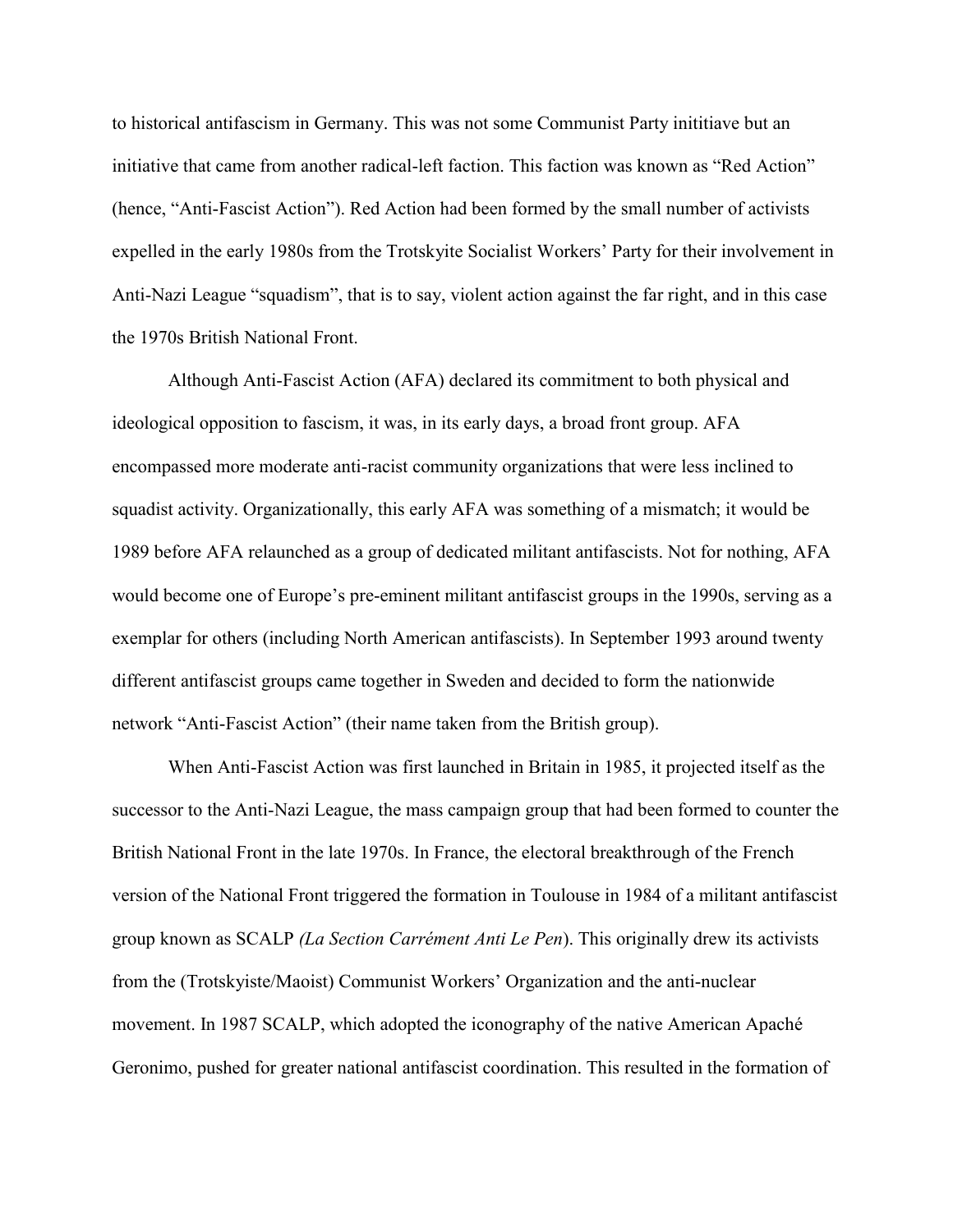the CNAF (*La coordination nationale anti-fasciste*). The CNAF bulletin, which featured the two flag logo, was titled "*Action Antifasciste*" ("Anti-Fascist Action").

Over the border in Germany, reunification, and an upsurge in racist violence in the early 1990s, triggered the formation of a wave of militant antifascist groups. One of the most prominent was the *Autonome Antifa (M),* which was established in Göttingen in 1990. This group played a central role in the formation of a nationwide organization known as the AA/BO network – the Antifascist Action/ Nationwide Organization. This network encompassed around a dozen or so regional "antifa" groups. The formation of this German autonomist network in turn encouraged militant antifascists in the Netherlands to form their own "Anti-Fascist Action" network in 1992.

As transnational contacts between European and North American antifascists were established, further enabled by the arrival of the internet, so the term "antifa" started circulating on the North American continent. An "antifa" forum was established by ARA activists in Toronto in the mid-1990s. A Toronto branch of ARA had originally dated from 1992 and its political perspective was informed by "anarchism, marxism, the German Autonomen, First Nations organizing, and popular culture".<sup>[13](#page-6-0)</sup> This new "antifa" forum published a magazine; it even broadcast its own show - "Radio Antifa!" - on Toronto local community radio (CKLN 88.1 FM). Meanwhile, Tom Burghardt, a researcher and antifascist activist based in San Francisco established an online E-zine "Antifa Info-Bulletin" in 1996. The anti-globalization movement would impact too. The events in Seattle in 1999 gave further impetus to direct action with antifascists from ARA defending the use of the anarchist-autonomist Black Bloc.

<span id="page-6-0"></span><sup>13</sup> See Antifa forum, *Antifascism in Canada*, 1996. p 37.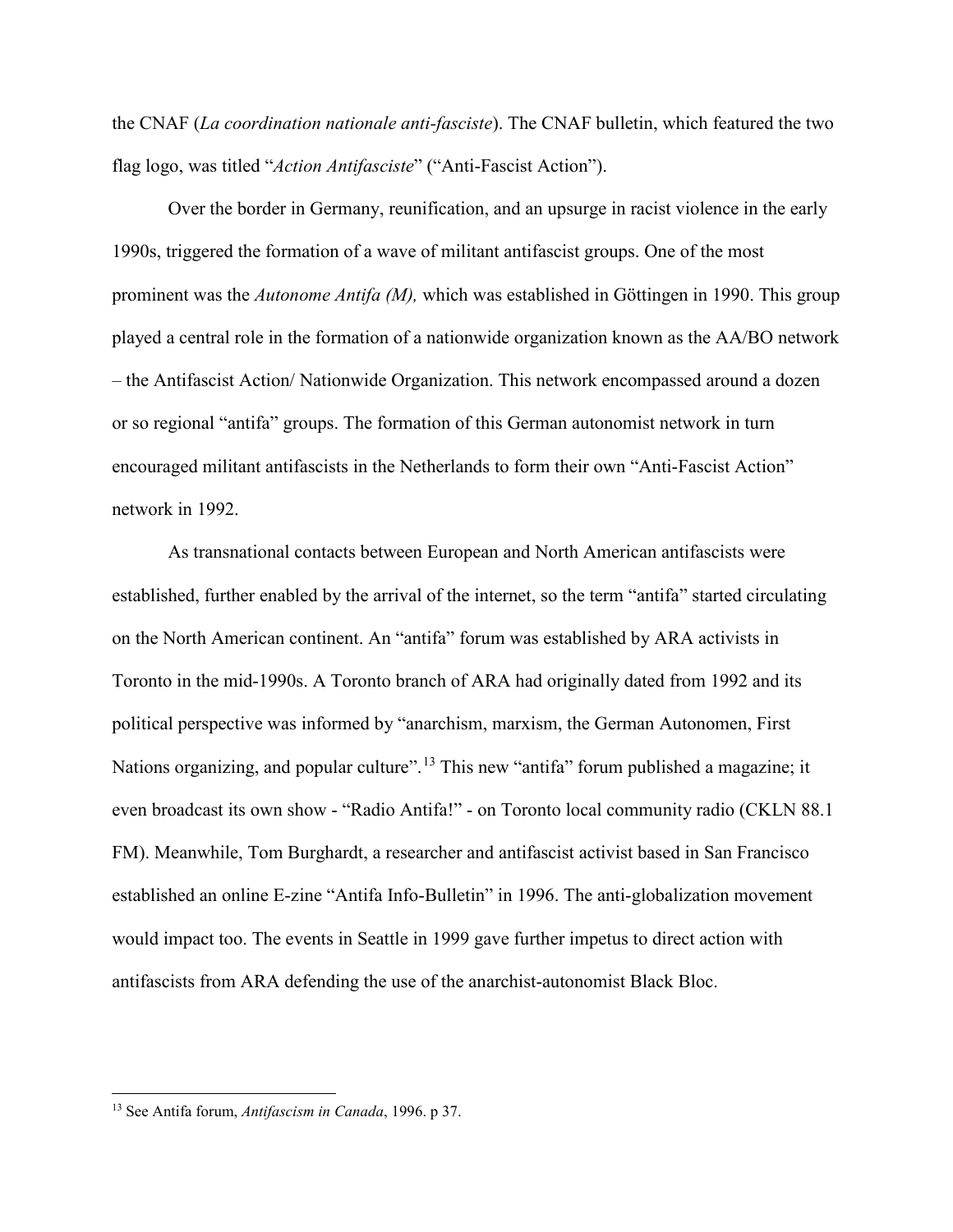It was from the ARA network that the self-designated "antifa" TORCH Network would emerge in 2013. This was formed by ARA-affliated groups from Chicago, Los Angeles, Texas and Indiana. By 2017 TORCH listed fourteen chapters on its website. Point Three of TORCH antifa's "Points of Unity" declared:

"We oppose all forms of oppression and exploitation. We intend to do the hard work necessary to build a broad, strong movement of oppressed people centred on the working class against racism, sexism, nativism, anti-Semitism, Islamophobia, homophobia, transphobia, and discrimination against the disabled, the oldest, the youngest, and the most oppressed people. We support abortion rights and reproductive freedom. We want a classless, free society. We intend to win!"[14](#page-7-0) 

What we have today then is a variety of militant antifascism that makes symbolic and stylistic references to the historical past, but it is not governed under the aegis of some old-style, monolithic Communist movement. Admittedly, its self-determined nature does bear a resemblance to "gang-type" organization. Typically not affiliated to any formal political party, it works non-hierarchically, often at neighbourhood level. Even so, militant antifascism is surely best approached in terms of *transnational*, ideologically-motivated collective action.

## **The Practice and the Politics of Militant Antifascism**

<span id="page-7-0"></span><sup>14</sup> Quoted in Faja, *Antifa U.S.A,* p. 14.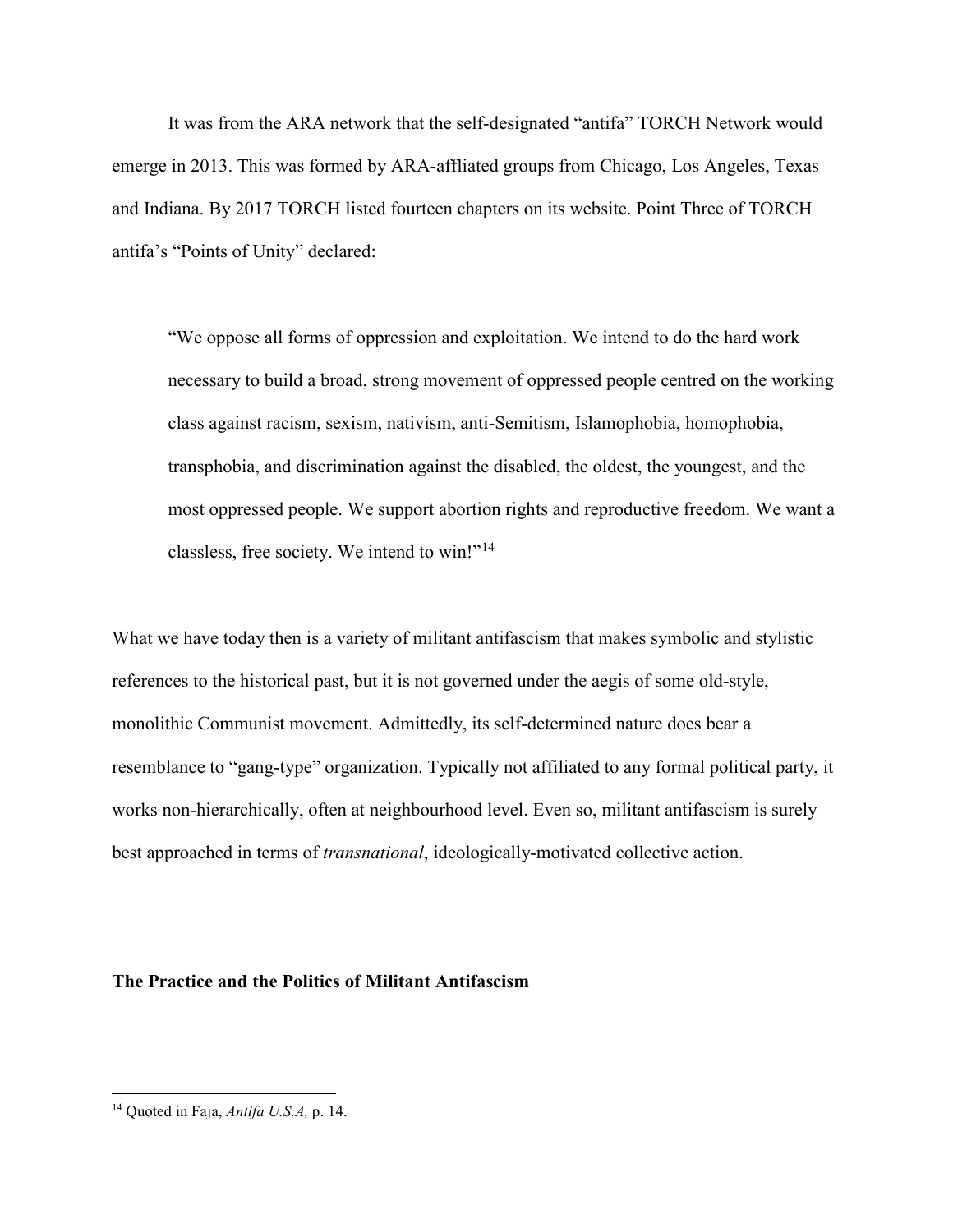When using the term "militant" in relation to antifascism, I am using it as a adjective, to define or describe a specific type of antifascism, in this case, *physical force* anti-fascism. Yet physical force anti-fascism does not just entail hitting a fascist over the head with a plank of wood, it can involve other modes of physical resistance too, such as blocking routes, holding counterdemonstrations, picketing, and so on. Numbers mobilized can be huge (as in East London in 1936). I can recall AFA-sponsored events in the early 1990s drawing crowds of thousands. The *Autonome Antifa* also organized cultural events, placing a special emphasis on an *agitprop* cultural-political initiative known as "Art and Struggle" – visual-artistic representations of antifascism in the form of posters, brochures, theatre and exhibitions. Today, the fascist/antifascist confrontation is also being played out increasingly online, in alternative virtual spaces, which further problematizes the simple conflation with street gangs. Are we not doing militant antifascism a huge disservice if we simply reduce its multiplicities to isolated incidents of faceto-face "bashing the fash" on city streets?

This over-simplification also misses a further significant point, and this relates to its revolutionary political orientation. Militant anti-fascism is not just about physically opposing the fascists, it can, and more often than not, entails systemic *ideological* opposition to the capitalist state. Militant antifascists will conceive their struggle in terms of a tripartite, or three-way struggle whereby the adversaries are not only fascists but the capitalist state as well. Accordingly, militant antifascists insist, there is no point in calling on the state to ban fascism since the capitalist state is the root cause of fascism in the first place.

Britain's AFA understood fascism as an ultra-conservative doctrine, the aim of which was to intensify the violence already inherent in the capitalist state. Its physical force antifascism was deemed necessary to defend those subjugated by capitalism: the working class. In attacking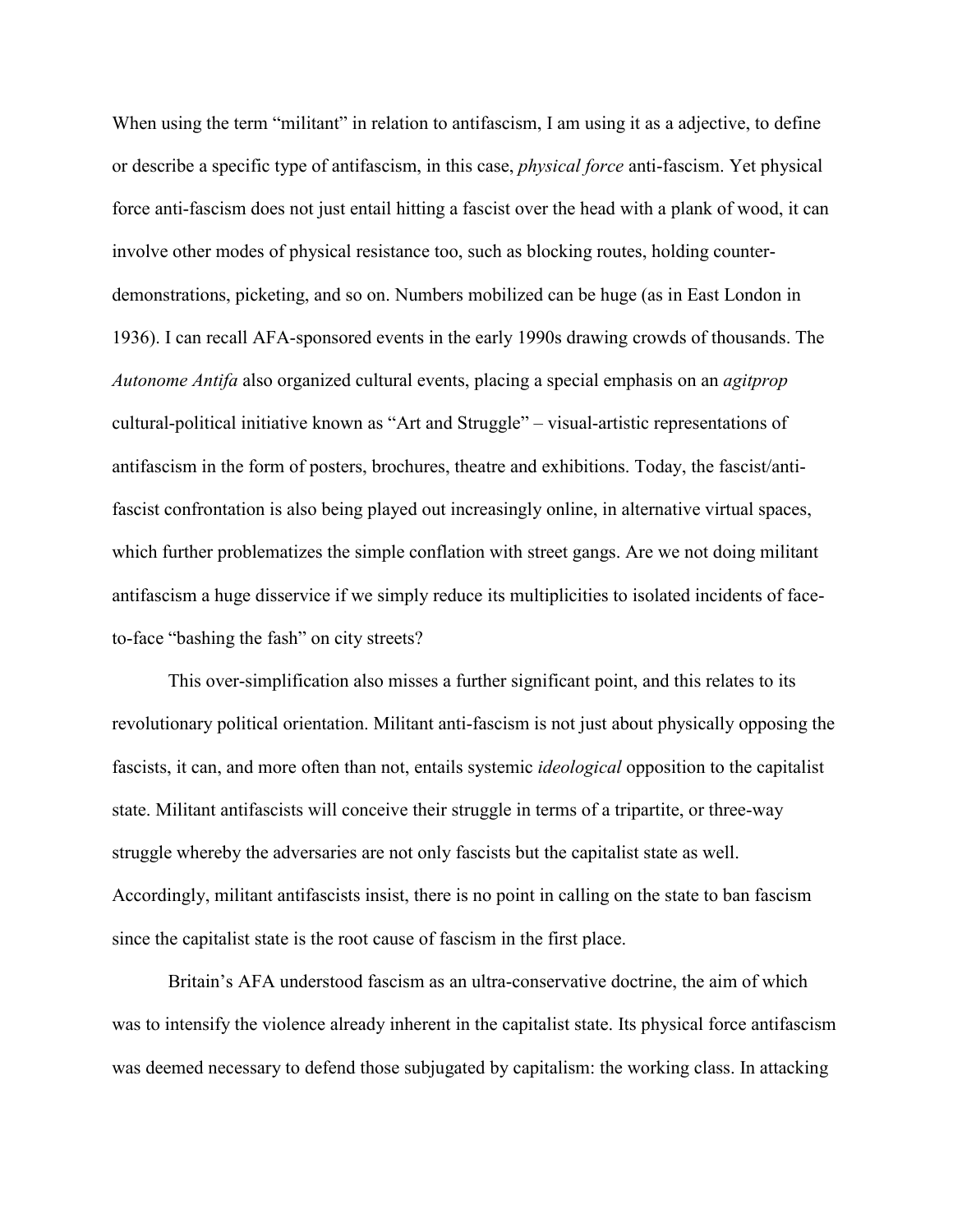the fascists - the most "reactionary" parts of capitalist society - blows could therefore be struck against the capitalist system as a whole. Since fascism is intrinsic to capitalism, AFA's militant antifascists declared, while capitalism survives there is no meaningful sense in which fascism can be defeated. "If you seriously oppose the fascists in a way which is effective", to quote one AFA militant, then "you are operating against the state".<sup>[15](#page-9-0)</sup> Unlike liberal antifascism, which tends to oppose fascism on moral terms, and will often make recourse to legal sanctions, militant antifascists normally strive for revolutionary change, that it to say, society's "emancipation" from capitalism.

Anti-Fascist Action in Britain stressed the primacy of the working-class struggle. For AFA, the issue that united all militant anti-fascists everywhere was their working-class orientation. During the mid-1990s, AFA made contacts with Göttingen's *Autonome Antifa*. Their aim was to establish a militant international anti-fascist network. But for the German antifascists, AFA's insistence on a working-class orientation became a sticking point. One of the German spokespersons declared, "building up a cult about and around the working class or labour movement" seemed "at least in Germany, absurd […] A working class in a historical sense does not exist anymore". <sup>16</sup> Working-class identity had been destroyed by Nazism and postwar prosperity. Any international network had to be rooted in a common ideology of *antiimperialism*, the German antifascists maintained. Another point of difference related to the struggle against patriarchy, which AFA considered a mere diversion. In Germany, sensitivity to "machismo" led to the creation all female groups, so-called "fantifa". These were substantive

<span id="page-9-0"></span><sup>15</sup> *Fighting Talk*, Magazine of Anti-Fascist Action, no. 7, p. 6.

<span id="page-9-1"></span><sup>&</sup>lt;sup>16</sup> Quoted in Nigel Copsey, "Crossing Borders: Anti-Fascist Action (UK) and Transnational Anti-Fascist Militancy in the 1990s". In *Contemporary European History* (Volume 25 (4)), November 2016, 707-727.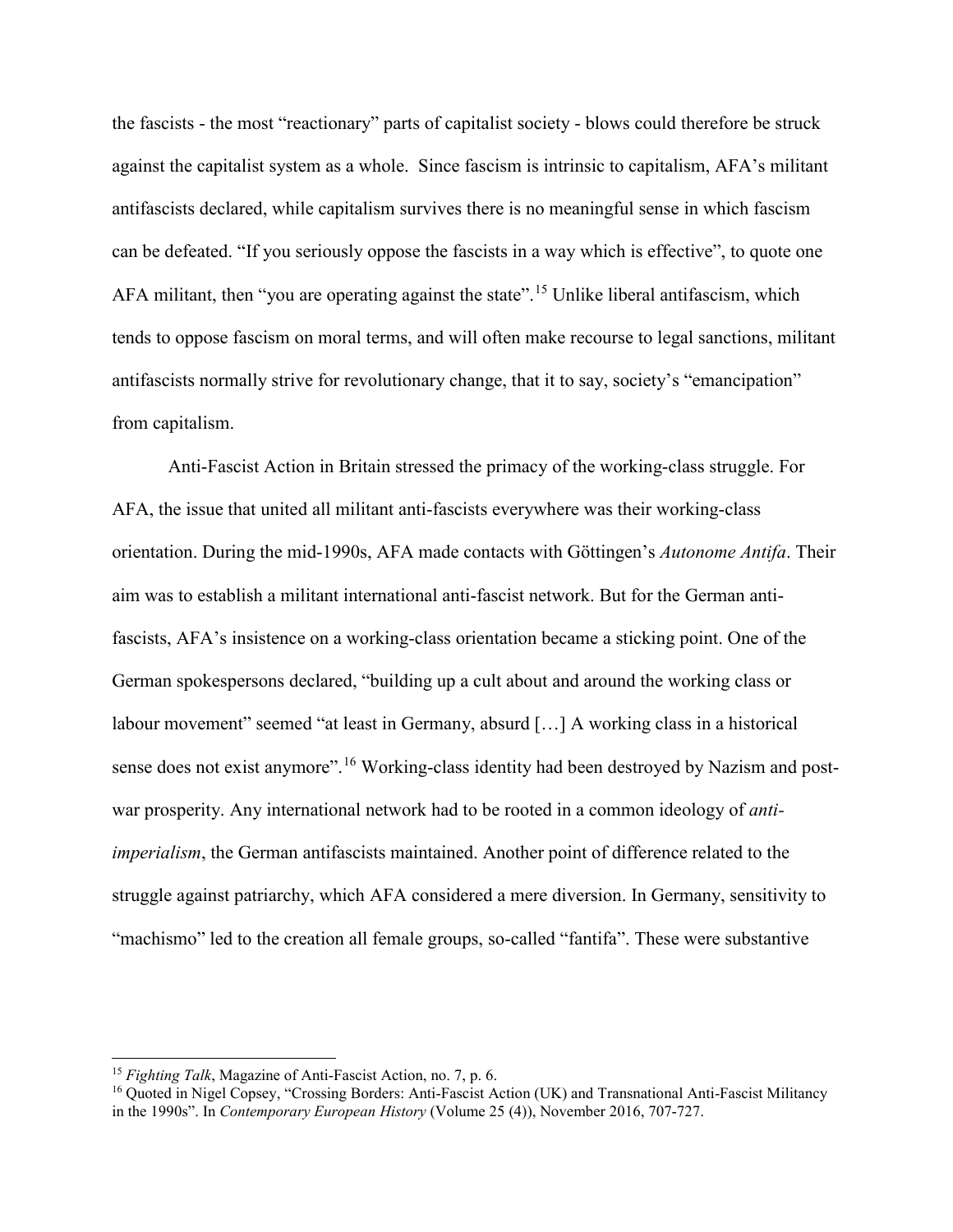ideological differences. How does a "gang" designation allow for a proper consideration of the role of ideology and its faultlines?

Militant antifascists in Britain during the 1990s also differed from their German equivalents in that they did not deploy the Black Bloc tactic. One of the characteristic features of the German autonomists was their appearance as a '*Schwarzer Block'* at the head of demonstrations (a block of activists dressed all in black, wearing balaclavas and motorcycle helmets). This tactic supposedly served several functions. At the symbolic level its purpose was to show that autonomous antifascists did not recognize the state's monopoly on violence. On a practical level it offered protection against surveillance and police action, as well as offering protection against fascist attacks. The practice has now been widely adopted by militant antifascists across the board. In the 1990s however, militant antifascists in Britain dressed in normal casual clothing. There was not a comparable autonomist movement in Britain. Within Britain's radical-left oppositional culture, there was a strand of individual libertarianism evident in anarcho-punk, but class *politics* remained absolutely central to its ethos. So much so that when AFA finally disbanded in 2001, it did so as a consequence of political differences. As the far right withdrew from Britain's streets under pressure from AFA, militant antifascists now moved towards countering the far right at the ballot box, forming their own *political* party – the Independent Working Class Association (IWCA) in 1995:

"AFA is not a club. Militant anti-fascism is not a hobby, it is a means to an end. The means are physical opposition, the end, working-class power in working-class areas. The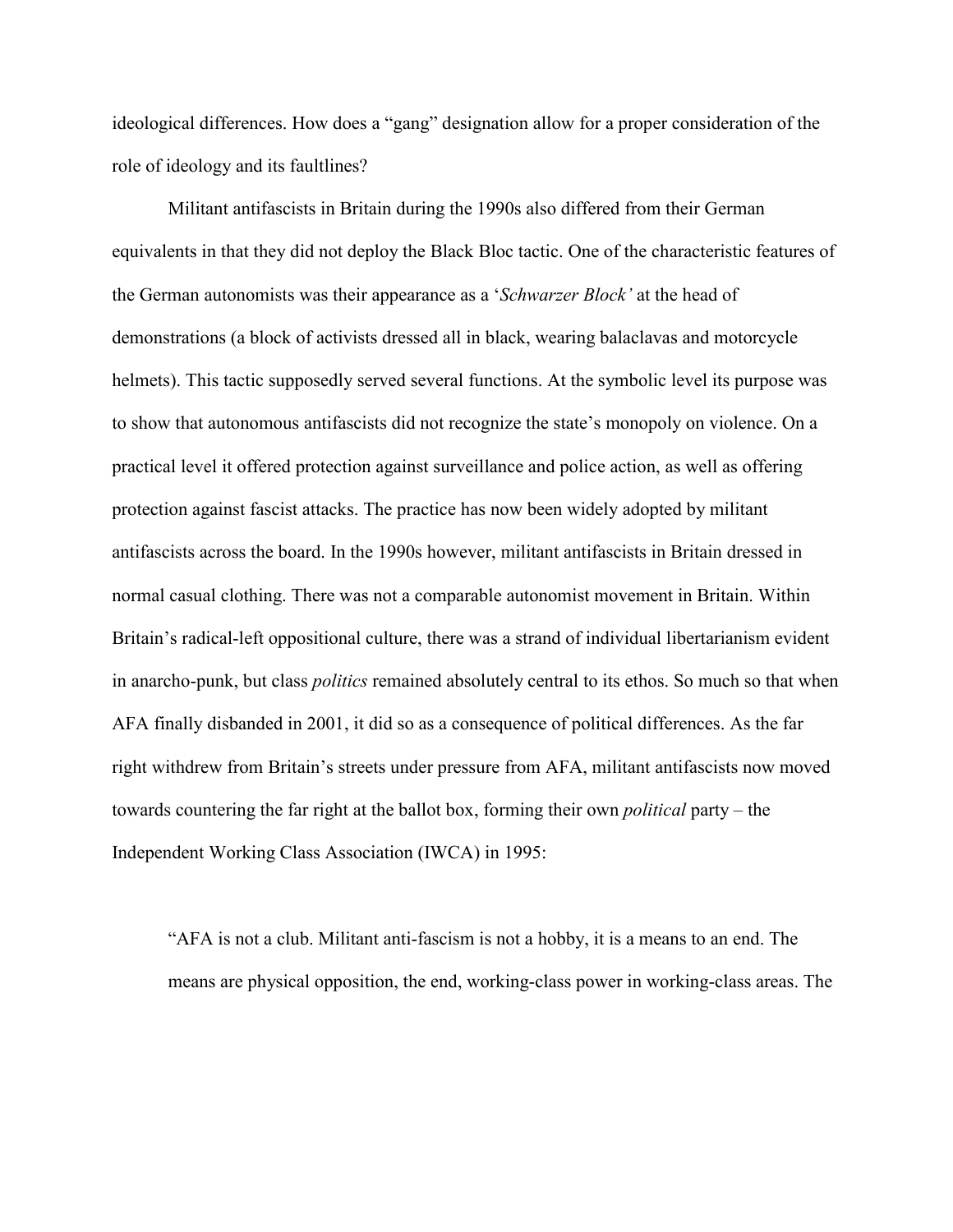physical side has proved itself effective many times over; the new situation demands that the politics do as well."<sup>[17](#page-11-0)</sup>

#### **Conclusion**

The example of the IWCA underscores my essential point that the politics behind militant antifascism really do matter. It is far too reductionist to argue that when group protest turns violent, and when there are repeat incidents of violence, it does not matter if it is a basketball team, a chess club, neo-Nazis, or antifa. The application of the "gang" label may assist with law enforcement, it might make for a more effective criminal justice system, but what does it actually tell us about why people feel it necessary to take to the streets in protest in the first place? Why violence? Why are some types of protest repertoires deemed more effective than others? Why is their fight a "three-cornered" fight?

I fully accept that violence is a basic feature of militant "physical force" antifascism, violent elements are nested within antifa, and they do engage in "gang-like" behaviors. As the International Militant Anti-Fascist Network founding statement put it the 1990s, "For militant anti-fascism to take root in working class communities it must retain the ability to out-violence the fascists."[18](#page-11-1) Make no mistake, when it comes to antifascist militancy, "force must be met with force, there is no other way".<sup>[19](#page-11-2)</sup> Yet there is also much more to militant antifascism than small squads or "gangs" of antifascists on the prowl, cruising the streets looking for fascists to "bash". The reality is that militant antifascists do ascribe politico-ideological meaning to their types of

<span id="page-11-0"></span><sup>17</sup> Quoted in Copsey, *Anti-Fascism in Britain*, p. 178.

<span id="page-11-2"></span>

<span id="page-11-1"></span><sup>&</sup>lt;sup>18</sup> See Antifa forum, *The Nature of the Beast*, 1998, p. 43.<br><sup>19</sup> Anti-Fascist Action, *An Introduction to London AFA*, 1991, p. 3.